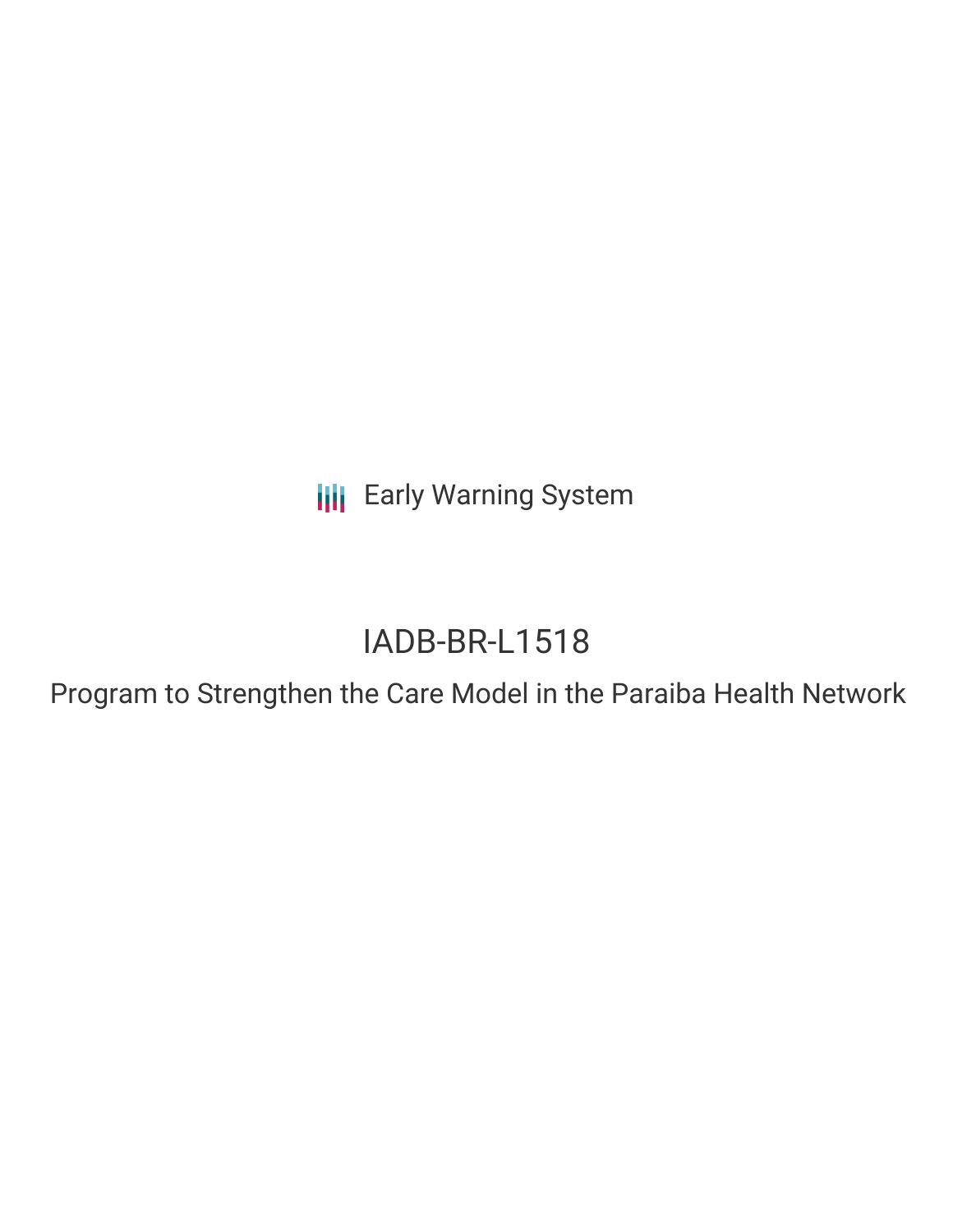

#### **Quick Facts**

| <b>Countries</b>               | Brazil                                 |
|--------------------------------|----------------------------------------|
| <b>Specific Location</b>       | Paraiba                                |
| <b>Financial Institutions</b>  | Inter-American Development Bank (IADB) |
| <b>Status</b>                  | Approved                               |
| <b>Bank Risk Rating</b>        | C                                      |
| <b>Voting Date</b>             | 2019-01-23                             |
| <b>Borrower</b>                | Government of Brazil                   |
| <b>Sectors</b>                 | <b>Education and Health</b>            |
| <b>Investment Type(s)</b>      | Loan                                   |
| <b>Investment Amount (USD)</b> | $$45.20$ million                       |
| <b>Project Cost (USD)</b>      | \$56.60 million                        |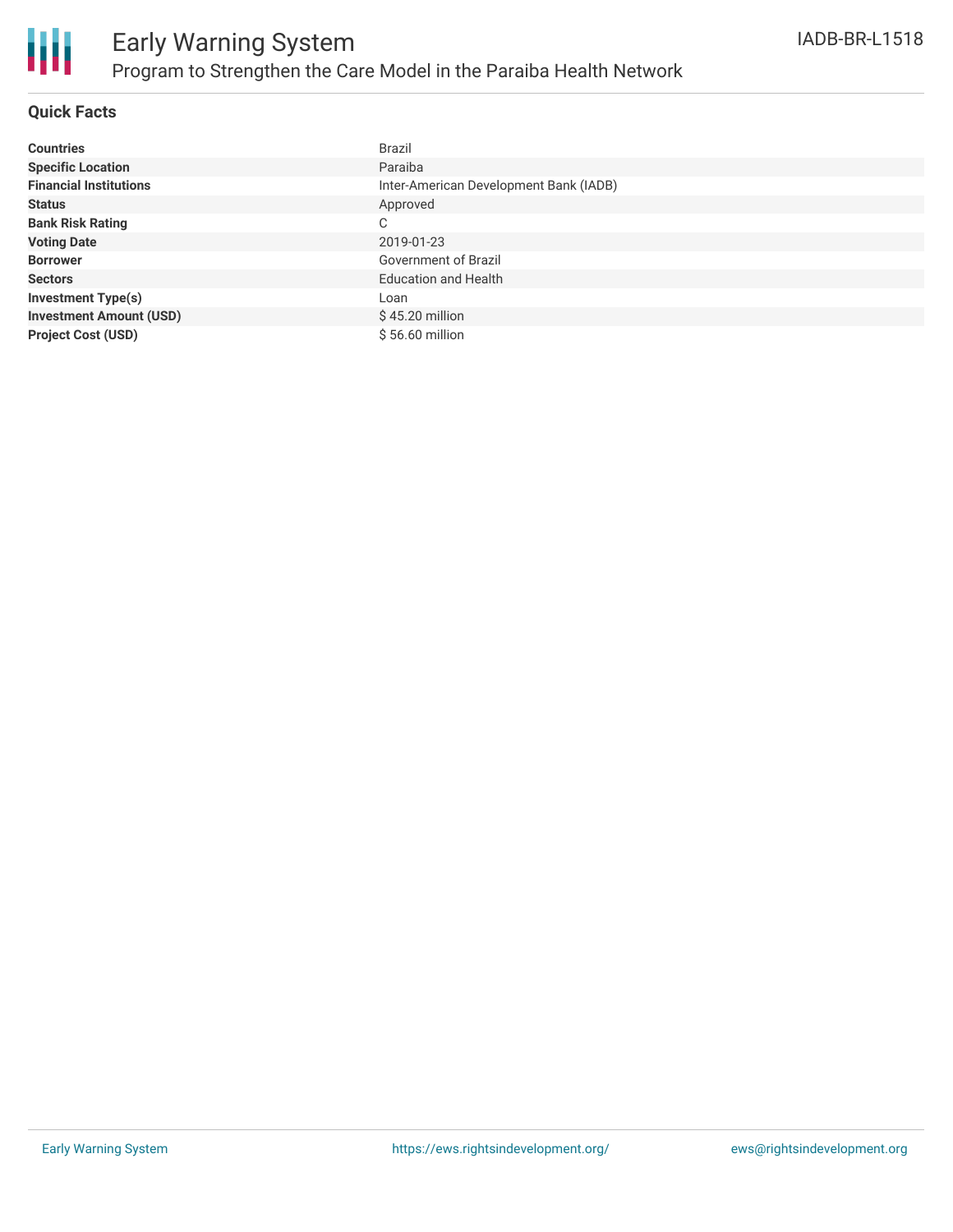

#### **Project Description**

According to the bank, the general objective of the program is to contribute to improve the health conditions for the Paraiba population through the consolidation of the Health Care Networks and the strengthening of the State health management capacities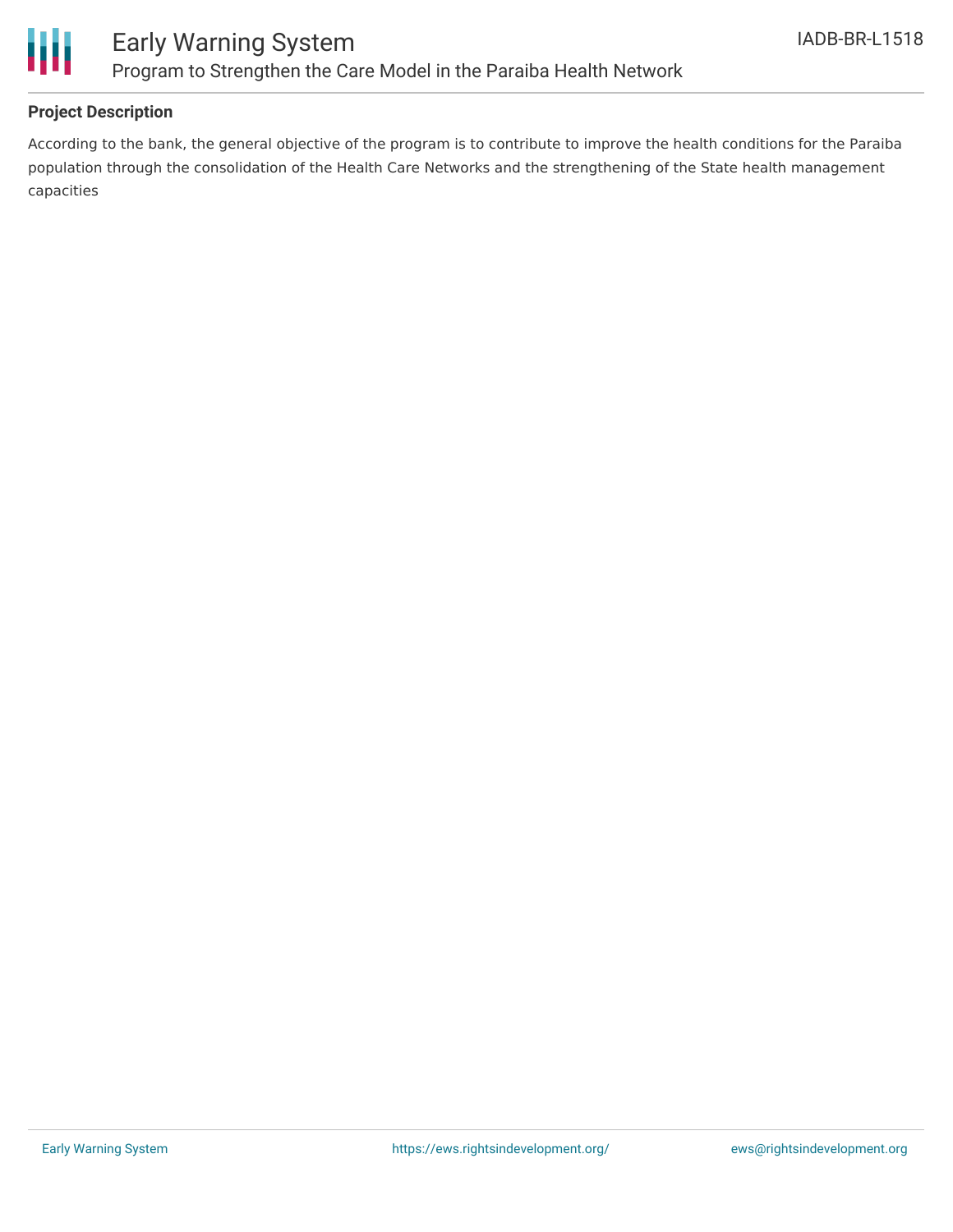

## Early Warning System Program to Strengthen the Care Model in the Paraiba Health Network

#### **Investment Description**

• Inter-American Development Bank (IADB)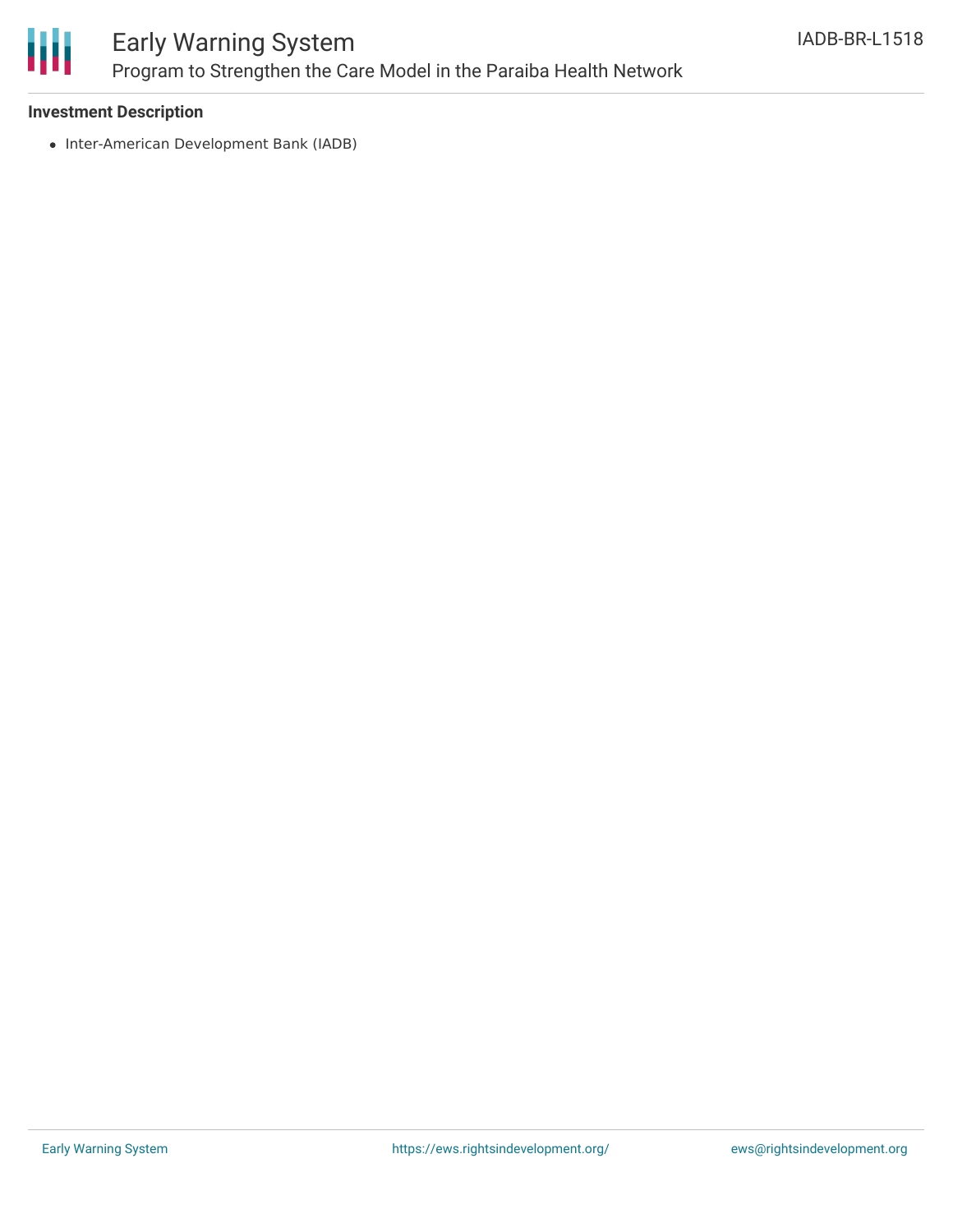#### **Contact Information**

#### ACCOUNTABILITY MECHANISM OF IADB

The Independent Consultation and Investigation Mechanism (MICI) is the independent complaint mechanism and fact-finding body for people who have been or are likely to be adversely affected by an Inter-American Development Bank (IDB) or Inter-American Investment Corporation (IIC)-funded project. If you submit a complaint to MICI, they may assist you in addressing the problems you raised through a dispute-resolution process with those implementing the project and/or through an investigation to assess whether the IDB or IIC is following its own policies for preventing or mitigating harm to people or the environment. You can submit a complaint by sending an email to MICI@iadb.org. You can learn more about the MICI and how to file a complaint at http://www.iadb.org/en/mici/mici,1752.html (in English) or http://www.iadb.org/es/mici/mici,1752.html (Spanish).